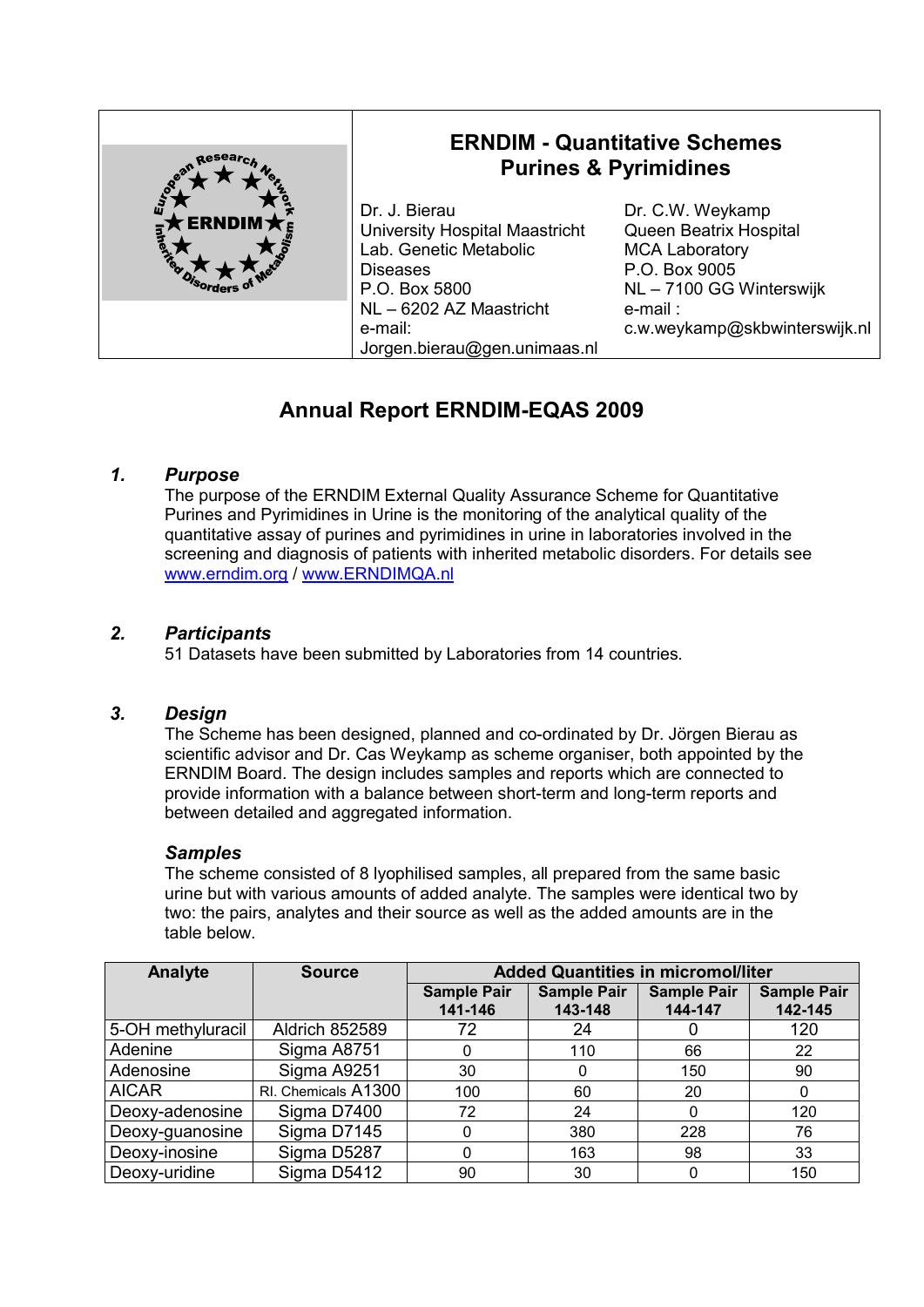| Dihydro-thymine | Ikemi L01996                 | 30          |     | 149 | 89  |
|-----------------|------------------------------|-------------|-----|-----|-----|
| Dihydro-uracil  | Sigma D7628                  | 200         | 120 | 40  | 0   |
| Guanosine       | Sigma G6752                  | 72          | 24  | 0   | 120 |
| Hypoxanthine    | Sigma H9377                  | 400         | 240 | 80  | 0   |
| Inosine         | <b>Sigma I4125</b>           | $\mathbf 0$ | 165 | 99  | 33  |
| Orotic Acid     | Sigma O2875                  | 144         | 48  | 0   | 240 |
| Orotidine       | Sigma O9505                  | $\Omega$    | 47  | 28  | 9   |
| Pseudo-uridine  | <b>Berry &amp; Ass 11080</b> | 30          | 0   | 150 | 90  |
| Thymidine       | Sigma T9250                  | 400         | 240 | 80  | 0   |
| Thymine         | Sigma T0376                  | 30          |     | 150 | 90  |
| Uracil          | Sigma U0750                  | 50          | 0   | 250 | 150 |
| Xanthine        | Sigma X4002                  | 300         | 180 | 60  |     |

#### *Reports*

All data-transfer, the submission of data as well as request and viewing of reports proceeded via the interactive website www.erndimqa.nl which can also be reached through the ERNDIM website (www.erndim.org).

An important characteristic of the website is that it supplies short-term and long-term reports. Short-term reports are associated with the eight individual specimens, for each of which there has been a specific deadline in the year 2009. Two weeks after the respective deadlines participants could request their reports and as such had eight times up-to-date information on their analytical performance. Although technically not required (the website can work with a delay time zero) a delay time of 14 days has been chosen to enable the scientific advisor to inspect the results and add his comment to the report. Contrary to the fast short-term report is the annual long-term report. The annual report is based on the design-anchored connection between samples which enables to report a range of analytical parameters (accuracy, precision, linearity, recovery and interlab dispersion) once an annual cycle has been completed. The annual report is discussed below.

A second important characteristic of the website is the wide range in aggregation of results which permits labs to make an individual choice for detailed and/or aggregated reports. The most detailed report which can be requested from the website is the "Analyte in Detail" which shows results of a specific analyte in a specific sample (168 such Analyte-in-Detail-reports can be requested in the year 2009 cycle). A more condensed report is the "Current Report" which summarizes the performance of all analytes in a specific sample (8 such Current Reports can be requested in 2009). The highest degree of aggregation has the Annual Report which summarizes the performance of all analytes of all 8 samples (1 such Annual-Report can be requested in 2009). Depending on their position in the laboratory one can choose to have a glance at only the annual report (managers) or at all 168 detailed reports (technicians).

# *4. Discussion of Results in the Annual Report 2009*

In this part the results as seen in the annual report 2009 will be discussed. Subsequently we will regard accuracy, recovery, precision, linearity, interlab CV and crosssectional relations. Please print your annual report from the Interactive Website when you read the "guided tour" below and keep in mind that we only discuss the results of "all labs": it is up to you to inspect and interprete the specific results of your laboratory.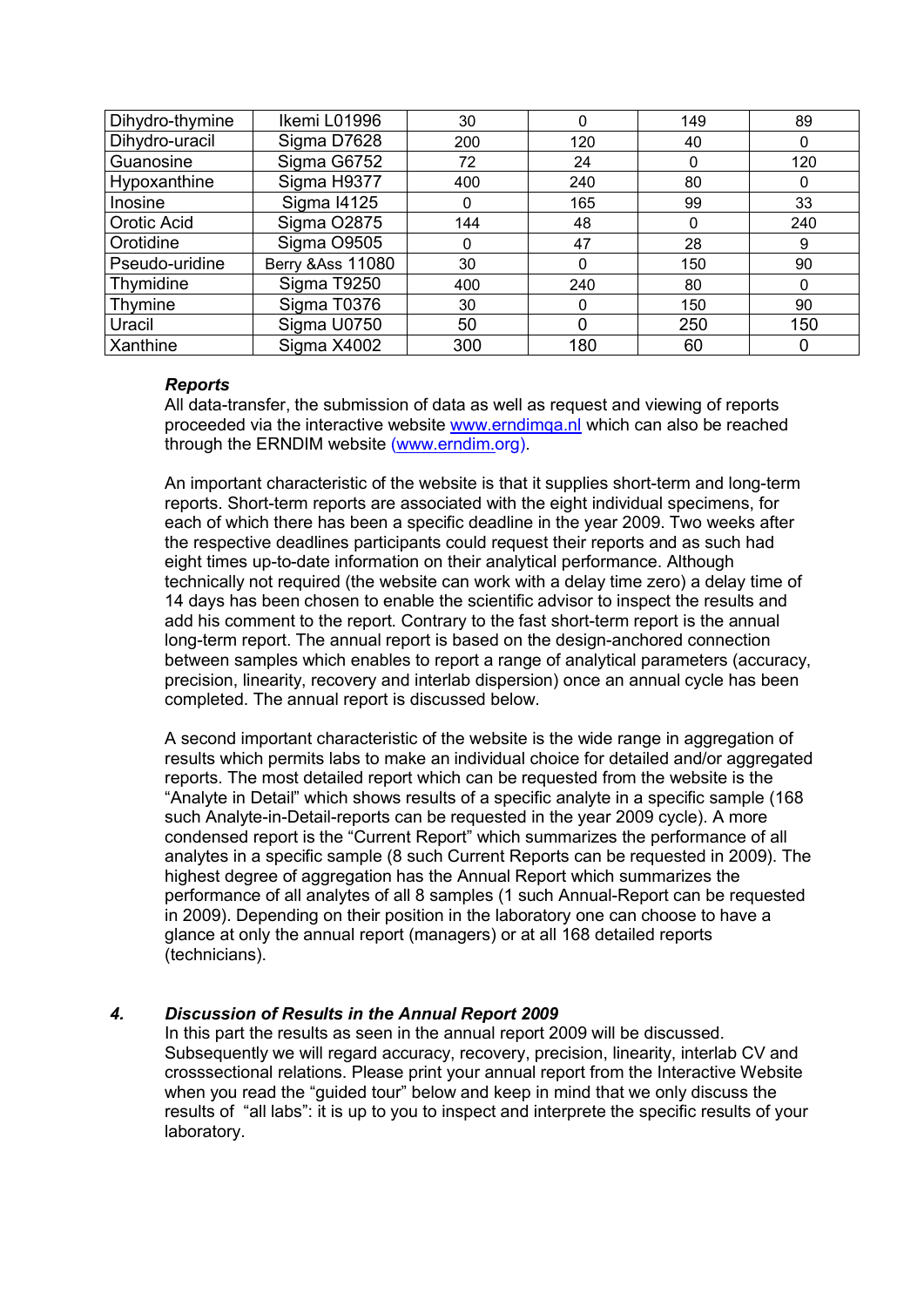## *4.1 Accuracy*

A first approach to describe the accuracy is comparison of your mean outcome in the eight samples with the mean of all labs. This is shown in the columns "your lab" and "all labs" under the heading "Accuracy", respectively. For Adenine the mean of all labs is 46.2 micromol/Liter with which you can compare the mean of your lab.

## *4.2 Recovery*

A second approach to describe accuracy is the percentage recovery of added analyte. In this approach it is assumed that the recovery of the weighed quantities is the target value. The correlation between weighed quantities as added to the samples (on the x-axis) and your measured quantities (on the y-axis) has been calculated. The slope of the correlation multiplied with 100% is your recovery of the added amounts. Outcome for your lab in comparison to median outcome of all labs is shown in the column "Recovery" in the annual report. For all labs the recovery ranges from 86% for Dihydro-thymine to 102% for xanthine. The overall recovery is 96%.

## *4.3 Precision*

Reproducibility is an important parameter for quality in the laboratory and is encountered in the schemes' design. Samples come in pairs which can be regarded as duplicates from which CV's can be calculated (Intra Laboratory CV as indicator for reproducibility). Outcome for your lab in comparison to the median of all labs is shown in the column "Precision" of the Annual Report. Precision ranges from 3.0% for creatinine to 23.4% for dihydro-thymine. The overall intralab CV is 8.9%.

## *4.4 Linearity*

Linearity over the whole relevant analytical range is another important parameter for analytical quality. Again this is encountered in the schemes' design. With weighed quantities on the x-axis and your measured quantities on the y-axis the coefficient of regression ( r ) has been calculated. Outcome for your lab in comparison to the median of all labs is in the column "Linearity" of the annual report. It can be seen that the coefficient of regression ranges from 0.902 for dihydro-thymine to 0.999 for creatinine.

#### *4.5 Interlab CV*

For comparison of outcome for one patient in different hospitals and for use of shared reference values it is relevant to have a high degree of harmonization between results of various laboratories. Part of the schemes' design is to monitor this by calculating the Interlaboratory CV. This, along with the number of laboratories who submitted results, is shown in the column "Data All labs" in the Annual Report. It can be seen that most laboratories submitted results for hypoxanthine (42) whereas only 9 labs assayed dihydro-thymine. The Interlab CV ranges from 5.89% for creatinine to 156% for dihydro-uracil. The mean Interlab CV for all analytes is 30.4%.

#### *4.6 Cross Sectional Relations*

The various parameters as described above often have an interrelation: often more than one parameter directs towards good or bad analytical control. This pattern, clearly seen in the other ERNDIM schemes is less prominent in the Purines and Pyrimidines.

# *4.8 Your performance: red and green flags*

After some years of discussion and planning a system to judge performance of individual laboratories is implemented starting from January 2009. In the annual report of an individual laboratory red flags indicate poor performance for accuracy, precision, linearity and recovery. Analytes with satisfactory performance for at least three of the four parameters (thus no or only one red flag or no result) receive a green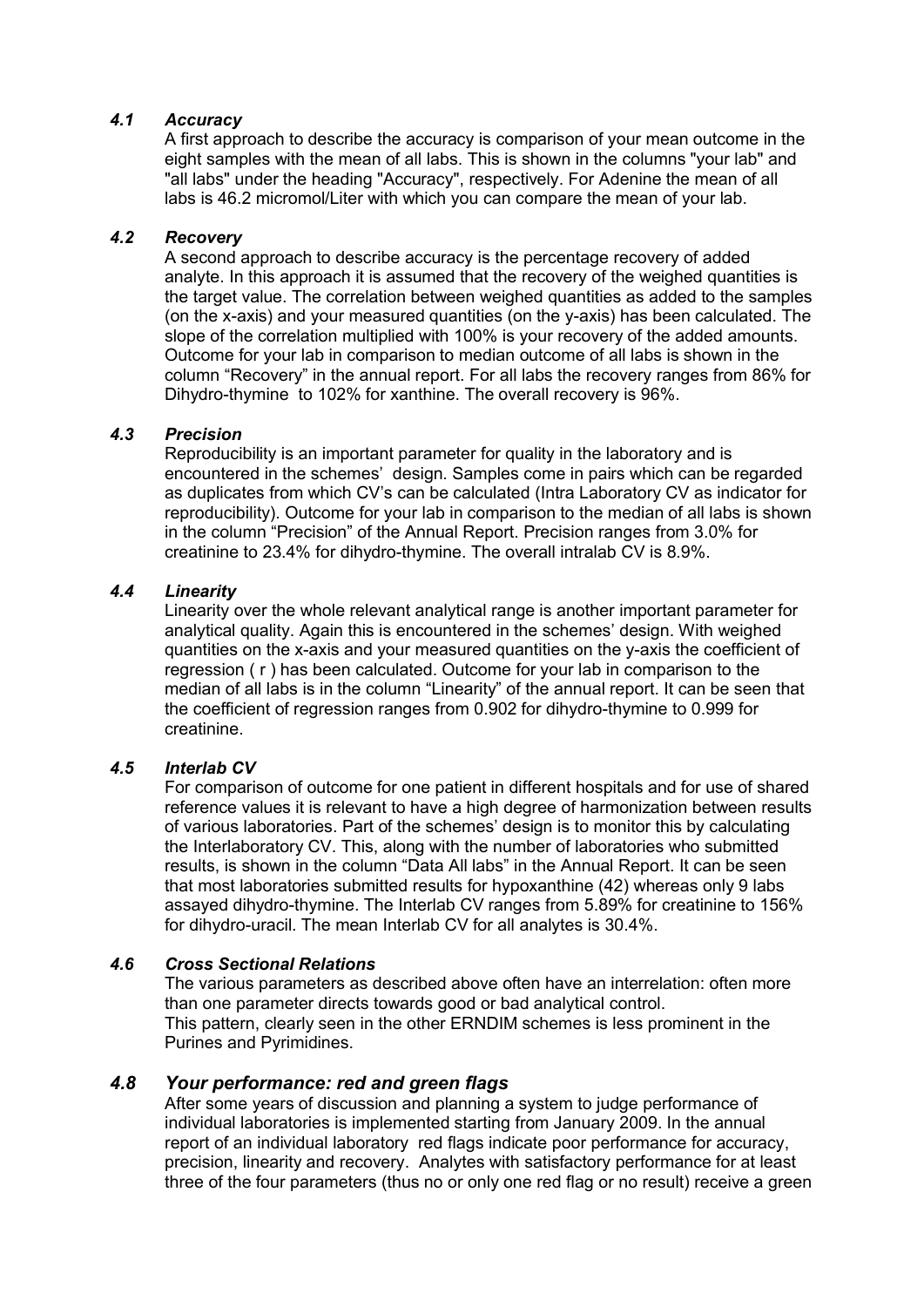flag. Thus a green flag indicates satisfactory performance for analysis of that particular analyte while a red flag indicates that your laboratory has failed to attain satisfactory performance. Criteria for red flags can be found in the general information on the website (general information; interactive website, explanation annual report).

# *4.9 Poor Performance Policy*

A wide dispersion in the overall performance of individual laboratories is evident. Table 2 shows the percentage of red flags observed. 17% of the laboratories have no red flag at all and thus have attained excellent overall performance. In contrast, at the other extreme there are also 5% of laboratories with more than 25% red flags. Following intensive discussion within the ERNDIM board and Scientific Advisory Board (SAB) and taking into account feedback from participants we have been able to agree on a harmonised scoring system for the various branches of the Diagnostic Proficiency schemes and qualitative schemes. We have also tested a scoring system for the quantitative schemes as described in our Newsletter of Spring 2009. In parallel to this the SAB has agreed levels of adequate performance for all the schemes and these will be re-evaluated annually. The scoring systems have been carefully evaluated by members of the SAB and have been applied to assess performance in our schemes from 2007 onwards. The ERNDIM Board has decided that the Scientific Advisor will judge the performance of the individual laboratories based on these levels of satisfactory performance and issue a letter of advice of failure to achieve satisfactory performance to those laboratories which do not achieve satisfactory performance. The letter is intended to instigate dialogue between the EQA scheme organiser and the participating laboratory in order to solve any particular analytical problems in order to improve quality of performance of labs in the pursuit of our overall aim to improve quality of diagnostic services in this field.

| % Red Flags seen<br>in Annual Report | <b>Percentage Labs</b><br>In this Category | <b>Cumulative Percentage</b><br><b>Of Labs</b> |
|--------------------------------------|--------------------------------------------|------------------------------------------------|
| >25%                                 | 5%                                         | 5%                                             |
| $20 - 25%$                           | 5%                                         | 10%                                            |
| $15 - 20%$                           | 5%                                         | 15%                                            |
| $10 - 15%$                           | 7%                                         | 22%                                            |
| $5 - 10%$                            | 41%                                        | 63%                                            |
| $0 - 5%$                             | 20%                                        | 83%                                            |
| 0%                                   | 17%                                        | 100%                                           |

*Table 2. Percentage Red Flags*

# *4.10 Certificates*

As for other schemes the performance as it is indicated by the red/green flags in the individual laboratories annual report is summarised in the new style of annual participation certificate. The certificate lists the total number of amino acids in the scheme, the number for which results have been submitted and the number for which satisfactory performance has been achieved. It is important to bear in mind that the certificate has to be backed up by the individual annual report in the case of internal or external auditing.

#### **5.** *Summary*

The purpose of the ERNDIM scheme for Purines and Pyrimidines was the monitoring of the analytical quality of the quantitative assay of these compounds in urine**.** The